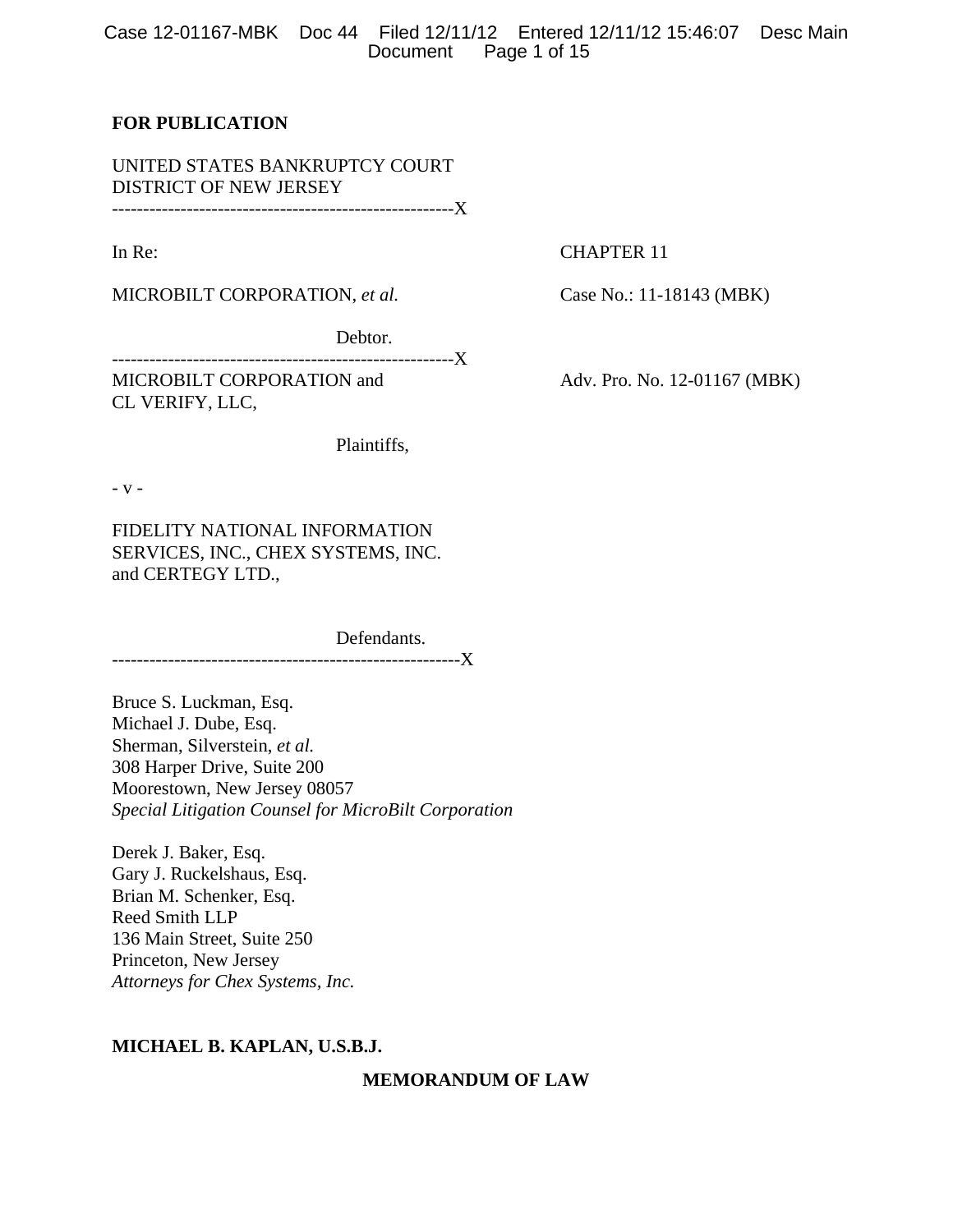# **I. Introduction**

 This matter is before the Court upon the motions ("Motions") of Chex Systems, Inc. ("Chex"), and Certegy Ltd, ("Certegy") (collectively "Defendants") seeking to dismiss the Plaintiffs' (defined below) Second Amended Adversary Complaint ("Complaint") and compel arbitration, consistent with the Federal Arbitration Act, 9 U.S.C. § 1, *et seq*. Alternatively, Defendants submit that the Complaint should be dismissed pursuant to Fed. R. Civ. P. 12(b)(6), incorporated in adversary proceedings pursuant to Fed. R. Bankr. P. 7012, for failure to state claims upon which relief can be granted. For the reasons set forth below, the Court determines that all of the claims asserted in the Complaint are subject to binding arbitration, and thus grants the Motions, without prejudice, to allow the parties to pursue arbitration in the appropriate forum.

# **II. Jurisdiction**

 The Court has jurisdiction over this contested matter under 28 U.S.C. §§ 1334(a) and 157(a) and the Standing Order of the United States District Court dated July 10, 1984, as amended September 18, 2012, referring all bankruptcy cases to the bankruptcy court. By prior analysis, the Court has determined that Counts Three and Four (claims based on violations of the automatic stay) are core, within the meaning of 28 U.S.C. § 157(b)(2), while Counts One and Two (claims based on tortious interference) are non-core. Venue is proper in this Court pursuant to 28 U.S.C. §§ 1408 and 1409. The following constitutes the Court's findings of fact and conclusions of law as required by Fed. R. Bankr. P.  $7052<sup>1</sup>$ 

<sup>&</sup>lt;sup>1</sup> To the extent that any of the findings of fact might constitute conclusions of law, they are adopted as such. Conversely, to the extent that any conclusions of law constitute findings of fact, they are adopted as such.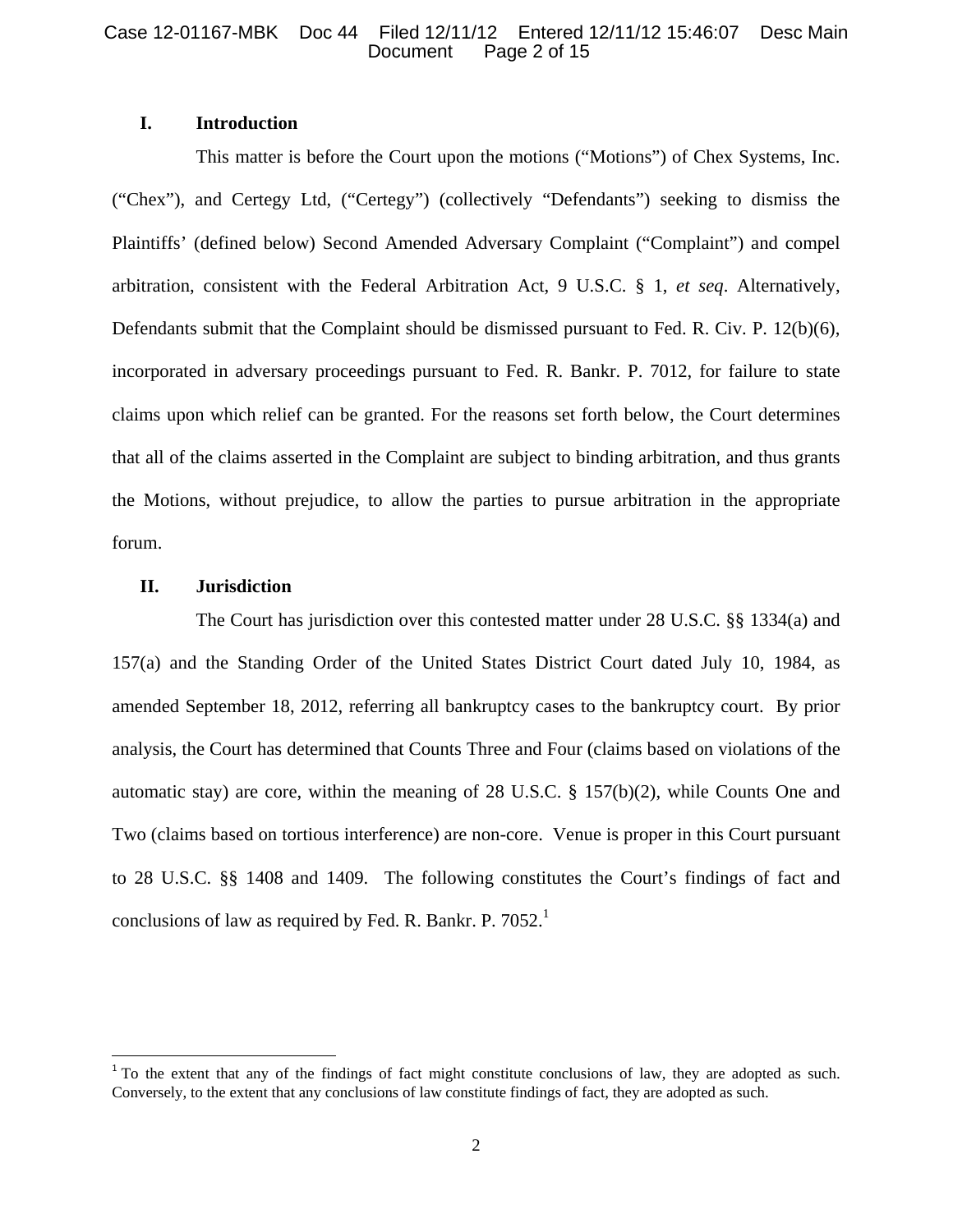# **III. Procedural History**

MicroBilt, Inc. and CL Verify, LLC ("Plaintiffs" or "Debtors") are engaged in risk management information for small and medium sized businesses and are providers of alternative data for non-traditional lenders. MicroBilt provides online access to consumer and commercial credit bureau data with automated decisioning and collection services primarily to small and medium sized enterprises. Such enterprises use MicroBilt data and tools to facilitate credit originations, collect receivables, make lending decisions, screen employees, select tenants and manage business risk. MicroBilt provides these services (a) directly to the business, (b) by private label, and (c) by co-branded relationships. With its PRBC Consumer Report, and as the exclusive provider of the FICO Expansion Score, the Debtors provide alternative credit data to businesses that want to offer credit and financial services to the approximately 110 million underserved and under-banked individuals in the United States. The Debtors also sell proprietary comparative private-company financial information with its "Integra Data" on more than 4.5 million privately held companies collected from 32 governmental and non-governmental sources along with analytic tools. Integra users are lenders, CPAs, investment firms, valuation professionals and venture capitalists who use the data to value and benchmark the financial performance of non-public firms.

In August 2010, MicroBilt acquired CL Verify, a supplier of credit related information to on-line payday loan companies. CL Verify contains some legacy assets and liabilities from previous acquisitions. The majority of CL Verify's operating assets and liabilities have been absorbed by MicroBilt, and pursuant to the recently confirmed Fourth Amended Plan of Reorganization, CL Verify is to be merged and consolidated into the Reorganized Debtor MicroBilt.

3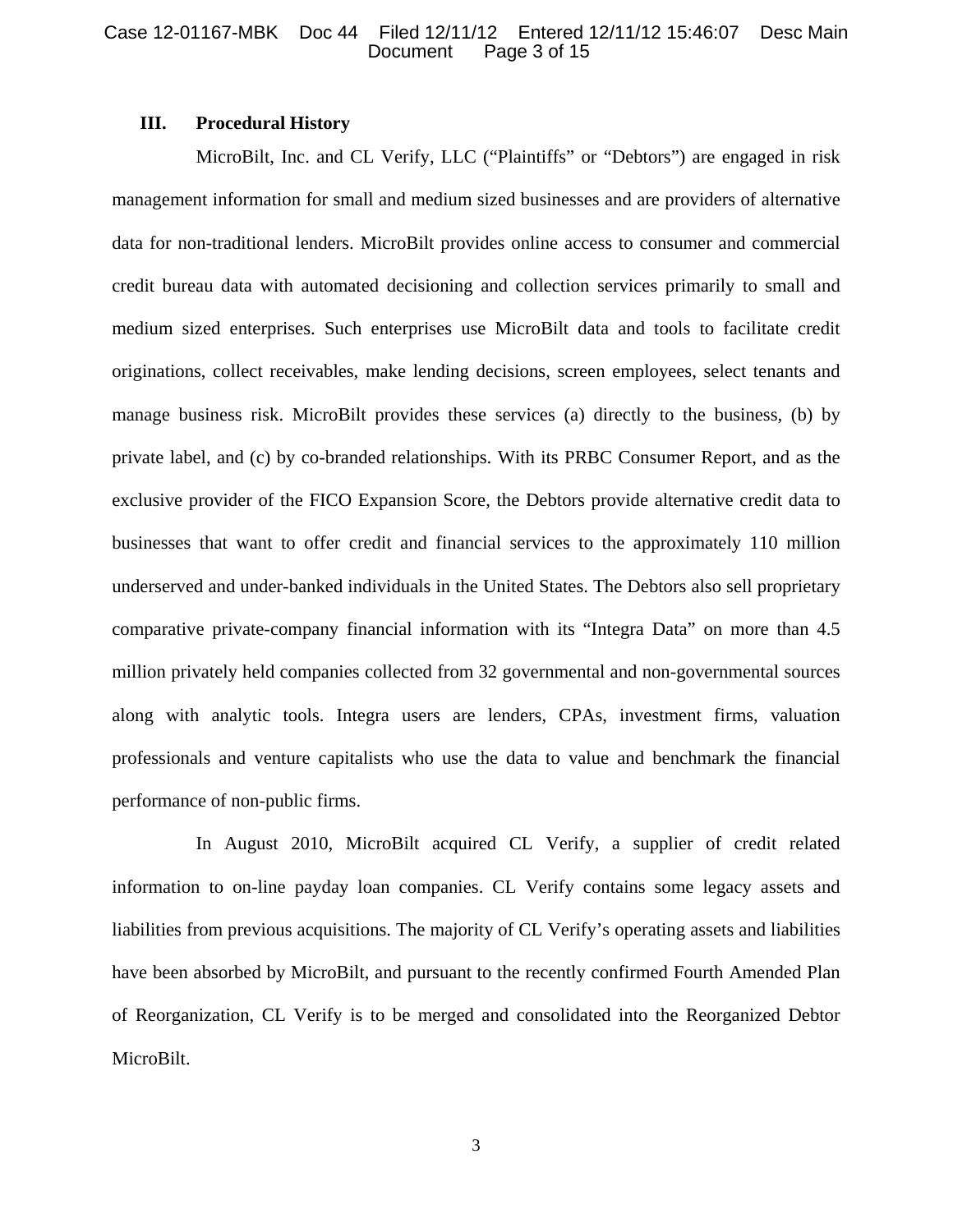#### Case 12-01167-MBK Doc 44 Filed 12/11/12 Entered 12/11/12 15:46:07 Desc Main Page 4 of 15

On February 16, 2012, Plaintiffs commenced this adversary proceeding by filing a three-count Adversary Complaint against Defendants Fidelity National Information Systems, Inc. ("FIS"), Chex, and Certegy. FIS is a Georgia corporation with a principal place of business in Jacksonville, Florida. Chex is a Minnesota corporation with a principal place of business in Woodbury, Minnesota. FIS wholly owns and controls Chex and does business as "Chex Systems, Inc." Certegy is a business entity formed pursuant to the laws of the United Kingdom, with a principal place of business in England. Certegy is in the business of providing United Kingdom public records, historical consumer payment information, and related products and services.

In Counts One and Two, MicroBilt alleges that FIS and Chex tortiously interfered with existing and prospective contractual relationships. In Count Three, MicroBilt alleges that the Defendants violated the automatic stay provisions of the Bankruptcy Code, 11 U.S.C. § 362. On March 19, 2012, FIS and Chex filed a Rule 12(b)(6) motion to dismiss the Adversary Complaint. After entertaining oral argument on April 23, 2012, the Court denied the motion to dismiss, in material part, without prejudice to Plaintiffs' amplification of the facts in an amended complaint. On April 24, 2012, Plaintiffs filed a First Amended Adversary Complaint adding the identities of the prospective end users lost due to the Defendants' alleged conduct. FIS and Chex filed a joint Answer on May 9, 2012. Certegy filed an Answer on August 14, 2012. Thereafter, on June 22, 2012, FIS and Chex sought a determination as to whether the claims in the First Amended Adversary Complaint were to be treated as "core" or "non-core," and also moved the District Court to withdraw the reference of this adversary proceeding. On July 16, 2012, the Court entertained oral argument and rendered a decision on the core/non-core issue. FIS and Chex' motion to withdraw the reference remains pending before the District Court.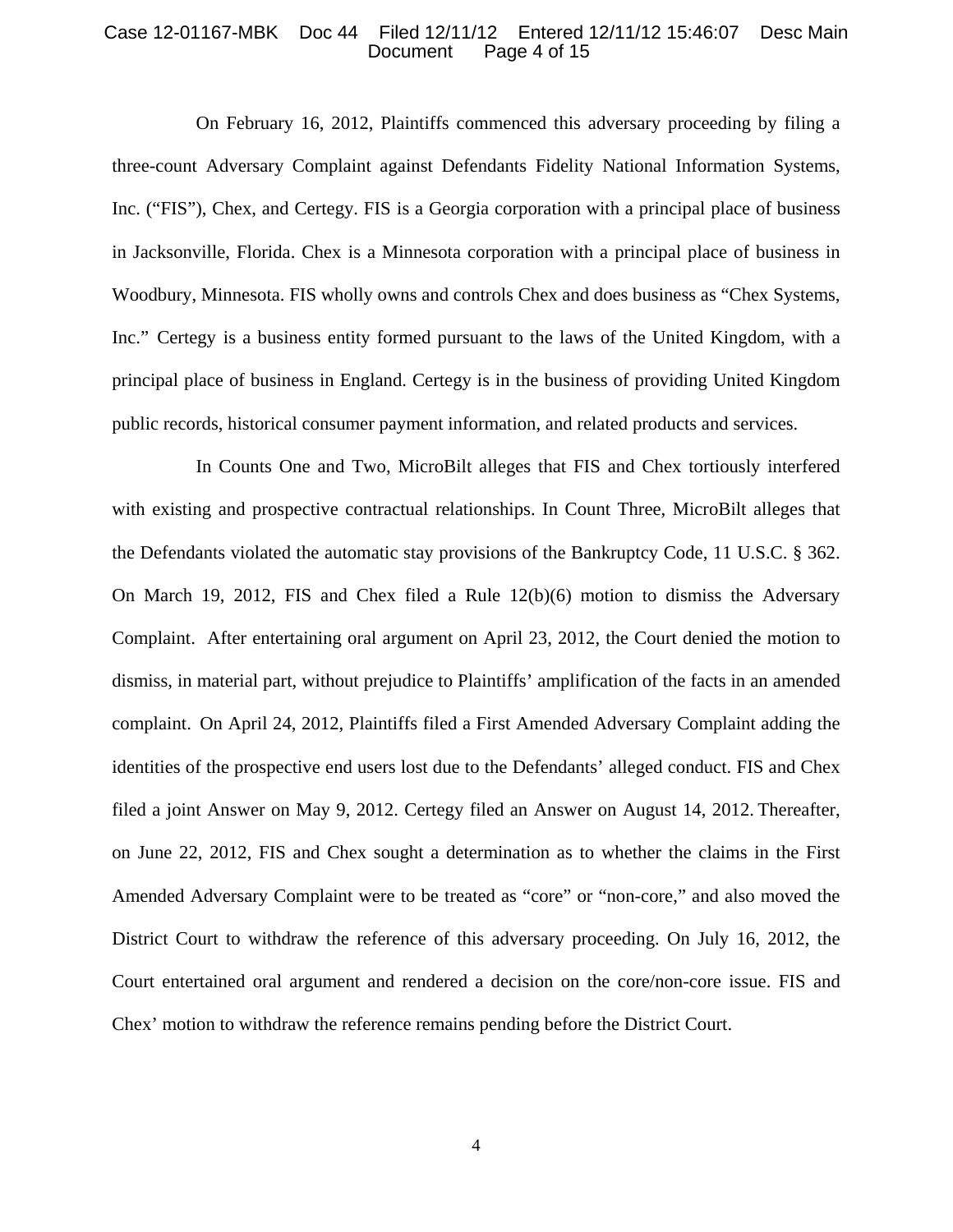## Case 12-01167-MBK Doc 44 Filed 12/11/12 Entered 12/11/12 15:46:07 Desc Main Page 5 of 15

On August 6, 2012, MicroBilt moved to amend the First Amended Adversary Complaint to add a proposed fourth count against FIS and Chex, alleging more recent violations of the automatic stay. On October 1, 2012, the Court approved the filing of the Second Amended Adversary Complaint. On October 15, 2012, FIS filed an answer to the Complaint (as defined above). On that same date, Chex and Certegy filed the within Motions.

## **IV. Factual Background**

MicroBilt and Chex have a long-standing contractual relationship in which Chex sells financial information ("Information") to MicroBilt, who then resells the Information to end users, including lenders such as credit unions, payday lenders, and auto dealerships. MicroBilt also resells the Information through sales agents to their end users. A dispute arose under that long-standing contractual relationship with Chex which resulted in substantial litigation. Ultimately, the parties reached a settlement, which produced a Memorandum of Understanding on June 18, 2009, and a definitive Information Resale Agreement between the parties dated August 26, 2009, as amended in January of 2010 ("Resale Agreement").

On April 24, 2009, CL Verify entered into a "Data Reseller Agreement" ("DRA") with Certegy. By virtue of the DRA, Certegy agreed to supply exclusively to CL Verify certain consumer credit information that CL Verify would in turn resell to its end users, and to provide certain "call center services" and "sales support services." In exchange for exclusivity, CL Verify agreed to pay Certegy certain pricing per transaction, as well as a substantial guaranteed monthly minimum charge, regardless of actual data usage. Subsequently, on or around December 2, 2009, CL Verify UK Ltd., at the time a wholly owned subsidiary of CL Verify ("CLV UK"), and Certegy entered into a related "Independent Sales Organization Agreement" ("ISO Agreement"). By virtue of the ISO Agreement, Certegy agreed to participate in CLV UK-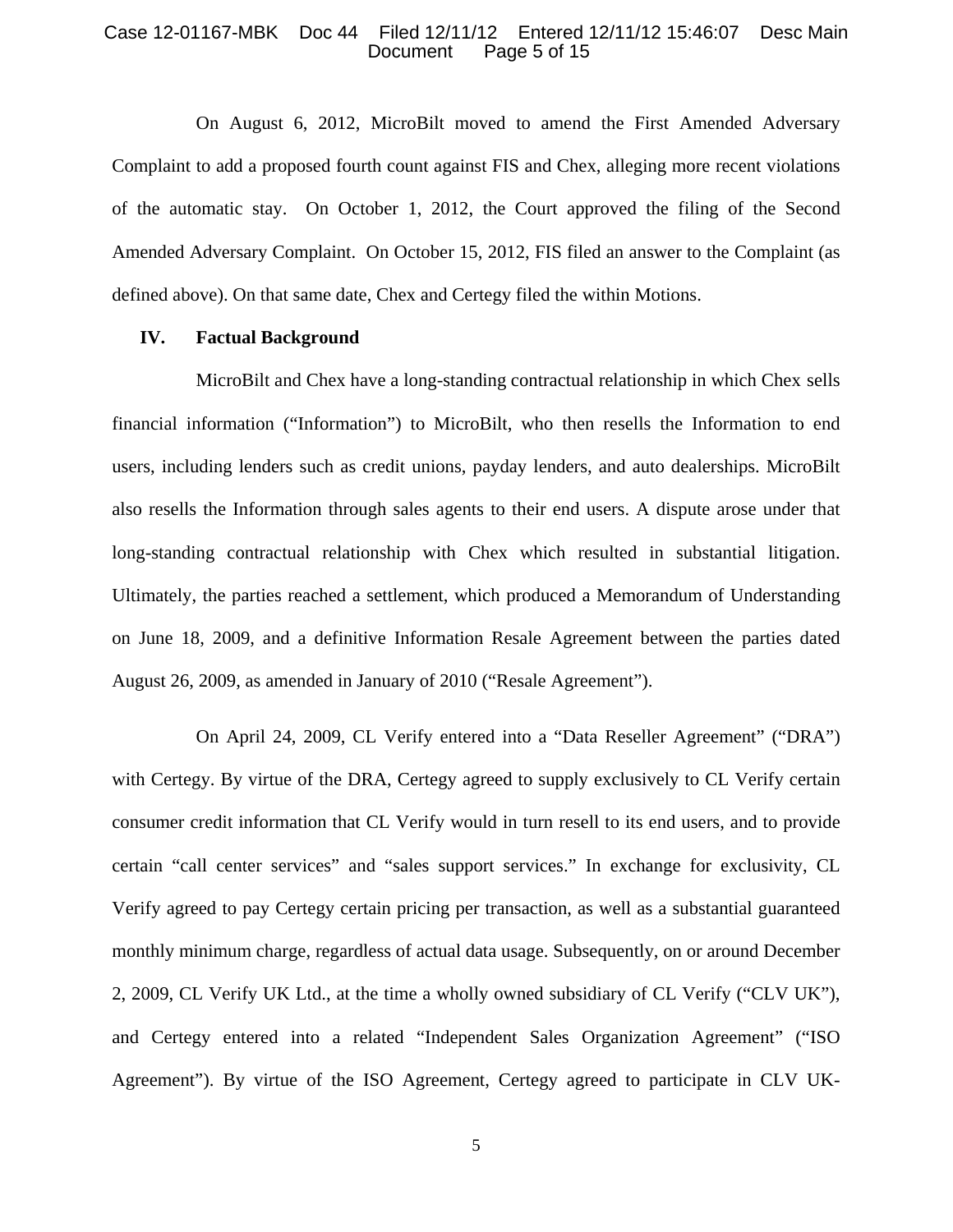#### Case 12-01167-MBK Doc 44 Filed 12/11/12 Entered 12/11/12 15:46:07 Desc Main Page 6 of 15

sponsored product and sales training, actively and consistently market CLV UK's product within the United Kingdom, and fully cooperate with CLV UK in the development and marketing of CLV UK's product.

On or around August 31, 2010, through a series of corporate transactions, including a merger, MicroBilt acquired CL Verify. As part of the merger, CL Verify became a whollyowned subsidiary of MicroBilt, and MicroBilt obtained hundreds of end users from CL Verify. On or around September 1, 2010, CL Verify executed a written assignment of assets, including the DRA, to MicroBilt, as specifically allowed by the provisions of that agreement. On or around the same date, CLV UK executed a written assignment of assets, including the ISO Agreement, to MicroBilt. As of September 1, the parties to the DRA and ISO Agreement were MicroBilt, on the one hand, and Certegy, on the other hand. By November 2010, the relationship between Chex and MicroBilt had deteriorated dramatically and Chex had asserted a series of defaults under the Resale Agreement, causing MicroBilt to file for Chapter 11 relief on March 20, 2011, in order to avoid the cessation of services by Chex. On March 23, 2011, CL Verify commenced a Chapter 11 case as well.

Plaintiffs allege that subsequent to the Chapter 11 filings, representatives of FIS/Chex directed Certegy to cease providing any support under the ISO Agreement because MicroBilt and CL Verify had filed for bankruptcy protection. Certegy allegedly acquiesced in this request. Plaintiffs contend that FIS/Chex gave Certegy (and Certegy accepted) this directive with the intent to maliciously cause MicroBilt and CL Verify financial harm. In this regard, and significantly, Plaintiffs assert that Defendants engaged in such wrongful conduct with the express aim of pressuring MicroBilt into renegotiating the pricing under the Resale Agreement.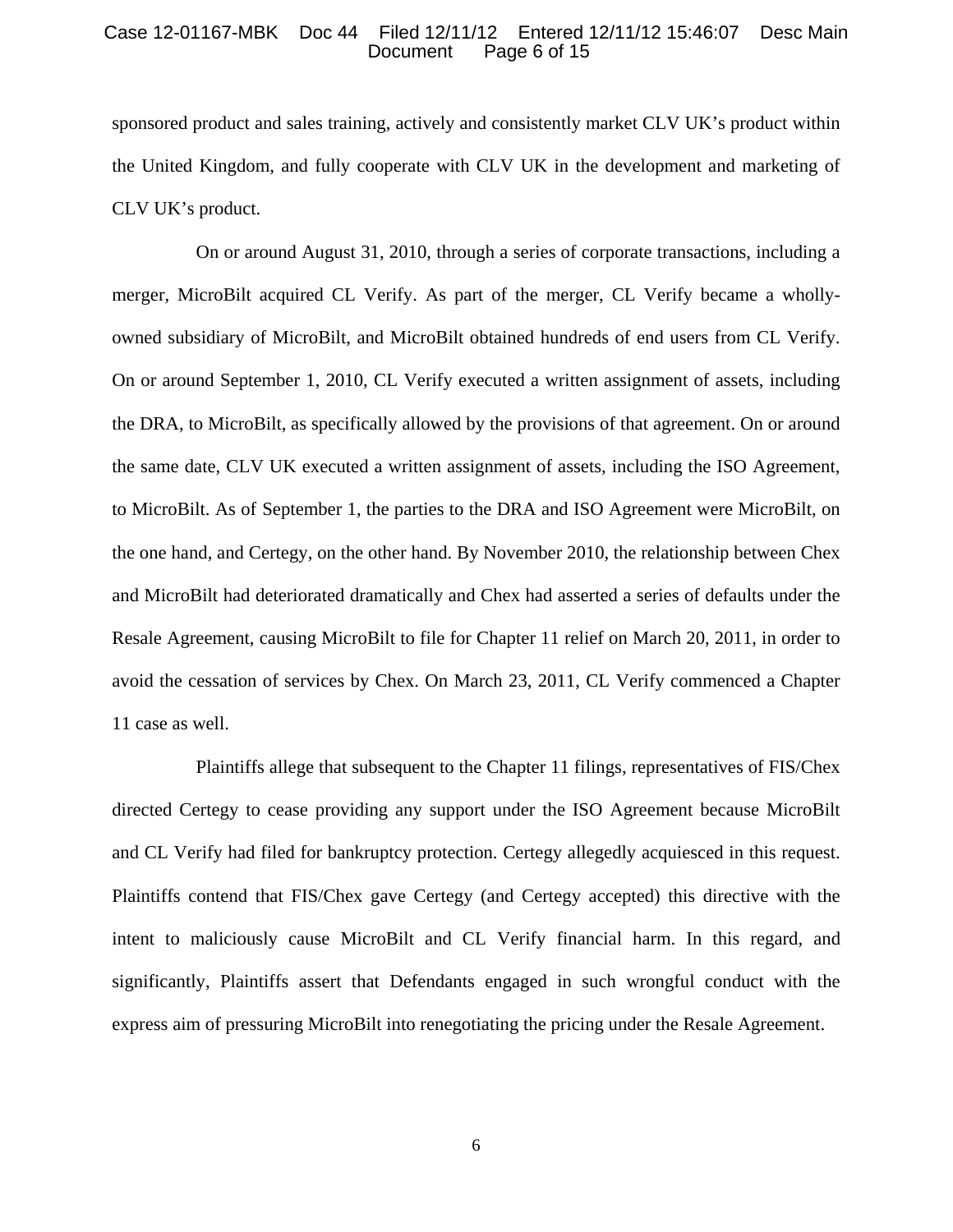### Case 12-01167-MBK Doc 44 Filed 12/11/12 Entered 12/11/12 15:46:07 Desc Main Page 7 of 15

Plaintiffs initially advanced three causes of action. Counts One and Two allege tortious interference with existing and prospective contractual relationships. In Count Three, Plaintiffs allege that Defendants' conduct, as described above, constitutes a willful, malicious, knowing, and intentional violation of the automatic stay, designed to harm MicroBilt and CL Verify for the purpose of obtaining an advantage in pricing negotiations. In Count Four of the Complaint, Plaintiffs allege that FIS/Chex undertook several additional post-petition actions in violation of the automatic stay provisions of the Bankruptcy Code.

Defendants principally argue that the Complaint should be dismissed in favor of arbitration. Chex bases its argument on ¶ 29 of the Resale Agreement between MicroBilt and Chex, which provides, in pertinent part: "Any dispute, difference, controversy or claim arising out of or relating to this Agreement shall be settled by binding arbitration … ." Certegy bases its argument on ¶ 8.1.1. of the ISO Agreement which requires that any dispute "arising out of any matter relating to or arising out of" the ISO Agreement should be determined through alternative dispute resolution. Likewise, the DRA between Certegy and CL Verify contains a comparable alternative dispute resolution clause. Alternatively, Defendants submit that the claims in the Complaint should be dismissed for failure to set forth sufficient factual underpinnings to support the tortious interference and willful stay violation claims.

### **V. Discussion**

This dispute presents the Court with an opportunity to address several intriguing substantive issues of law, among which are whether a corporate defendant can tortiously interfere with a contractual relationship between an affiliated corporate entity and a third party; or, whether (and to what extent) a party may be liable for willfully violating the automatic stay under 11 U.S.C. § 362(a) by reason of a post-petition breach of a contract with the debtor. To the

7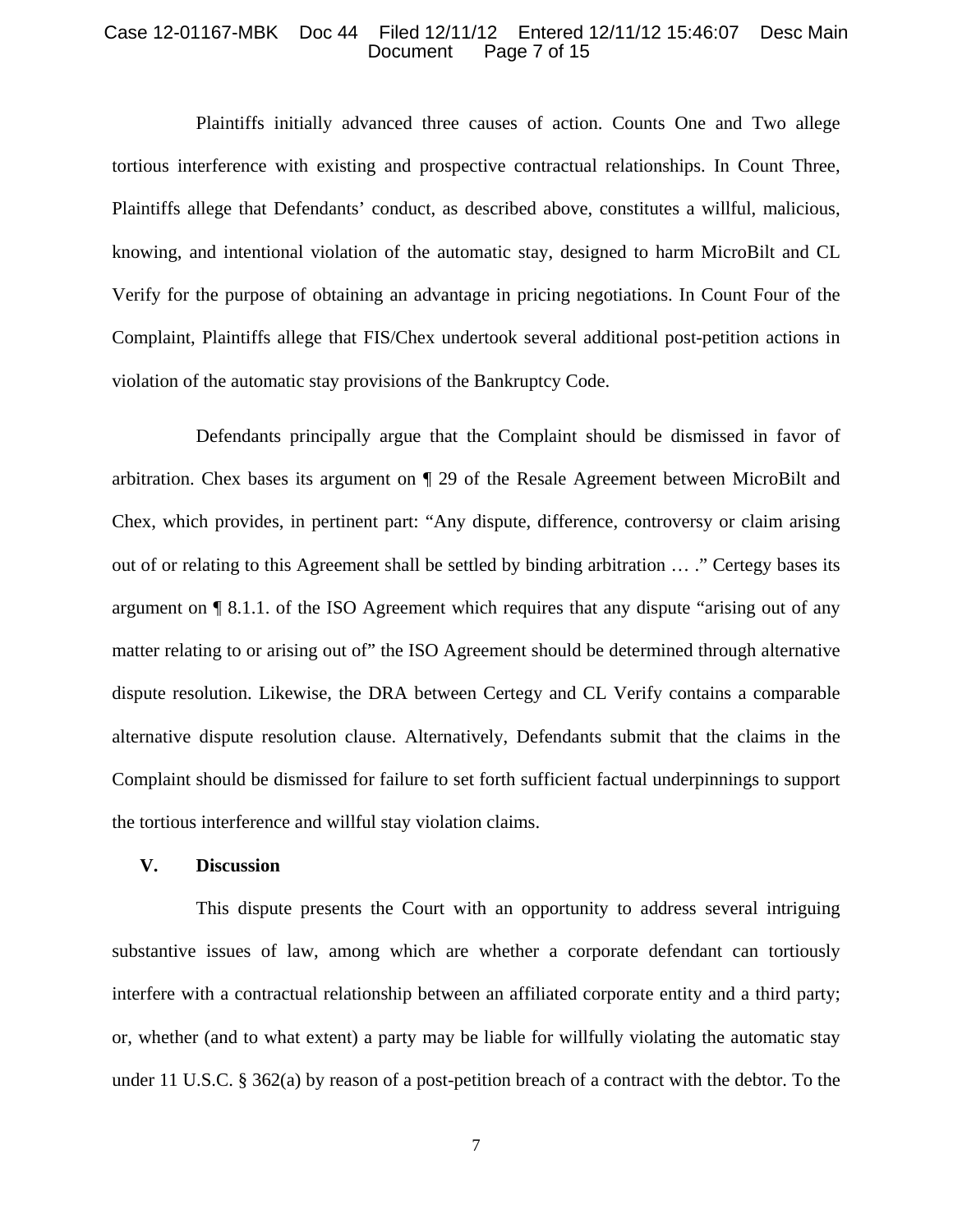## Case 12-01167-MBK Doc 44 Filed 12/11/12 Entered 12/11/12 15:46:07 Desc Main Page 8 of 15

disappointment of the Plaintiffs, and with a measure of regret, this Court will forego the opportunity to weigh-in on these issues and will direct that the parties pursue the appropriate relief by means of arbitration.<sup>2</sup>

 All claims asserted in the Complaint against Chex fall squarely within the broad purview of the arbitration clauses found in the Resale Agreement, ISO Agreement and DRA. Pertinently, in the Resale Agreement, Chex and MicroBilt agreed that "[a]ny dispute, difference, controversy or claim arising out of or relating to this Agreement shall be settled by binding arbitration. . . . " See Resale Agreement, ¶ 29. Likewise, in the ISO Agreement, Certegy and CLV UK agreed that "[a]ny dispute, difference, controversy or claim arising out of any matter relating to this Agreement shall be settled by binding arbitration. . . . " See ISO Agreement, pages 8-9. Similarly, in the DRA, Certegy and CL Verify agreed to a detailed non-judicial dispute resolution process for "any disagreement or dispute between the parties arising out of any matter relating to or arising out of this Agreement." See DRA, Art. 8.

The Court's analysis begins, where applicable, with the Federal Arbitration Act (the "FAA"), which establishes a strong federal policy in favor of arbitration by requiring that courts compel arbitration when an agreement so requires. 9 U.S.C. § 2. Indeed, recent pronouncements

<sup>&</sup>lt;sup>2</sup> The Court rejects Plaintiffs' contention that there has been a waiver by either of the Defendants with respect to the right to seek arbitration of the claims asserted in the Complaint. As noted by Defendants in their submissions, the law in this Circuit falls decidedly against finding such waivers. "Consistent with the strong preference for arbitration in federal courts, waiver 'is not to be lightly inferred.'" PaineWebber Inc. v. Faragalli, 61 F.3d 1063, 1068 (3d Cir. 1995) (quoting Gavlik Const. Co. v. H.F. Campbell Co., 526 F.2d 777, 783 (3d Cir. 1975)). Plaintiffs, as the parties asserting waiver, have the evidentiary burden to establish that a waiver occurred. See Great Western Mortg. Corp. v. Peacock, 110 F.3d 222, 233 (3d Cir. 1997). This litigation remains in its infancy, given the procedural maneuverings and judicial directives with respect to amendments of the Complaint. The parties have not progressed past the pleading stage. The Court can discern no prejudice to any party in enforcing the contractual arbitration rights at this juncture. Moreover, the Court is cognizant that the Resale Agreement was not assumed by the Debtors until September 7, 2012, and the Court finds persuasive the holding in In re Pester Refining Co., 58 B.R. 189, 191 (Bankr. S.D. Iowa 1985), which suggests that rights under an executory agreement [such as arbitration rights] cannot be enforced against a debtor in possession until the agreement is assumed. ("Pester's status as a Chapter 11 debtorin-possession bars INA from enforcing a contractual provision against Pester unless and until Pester assumes the contract.").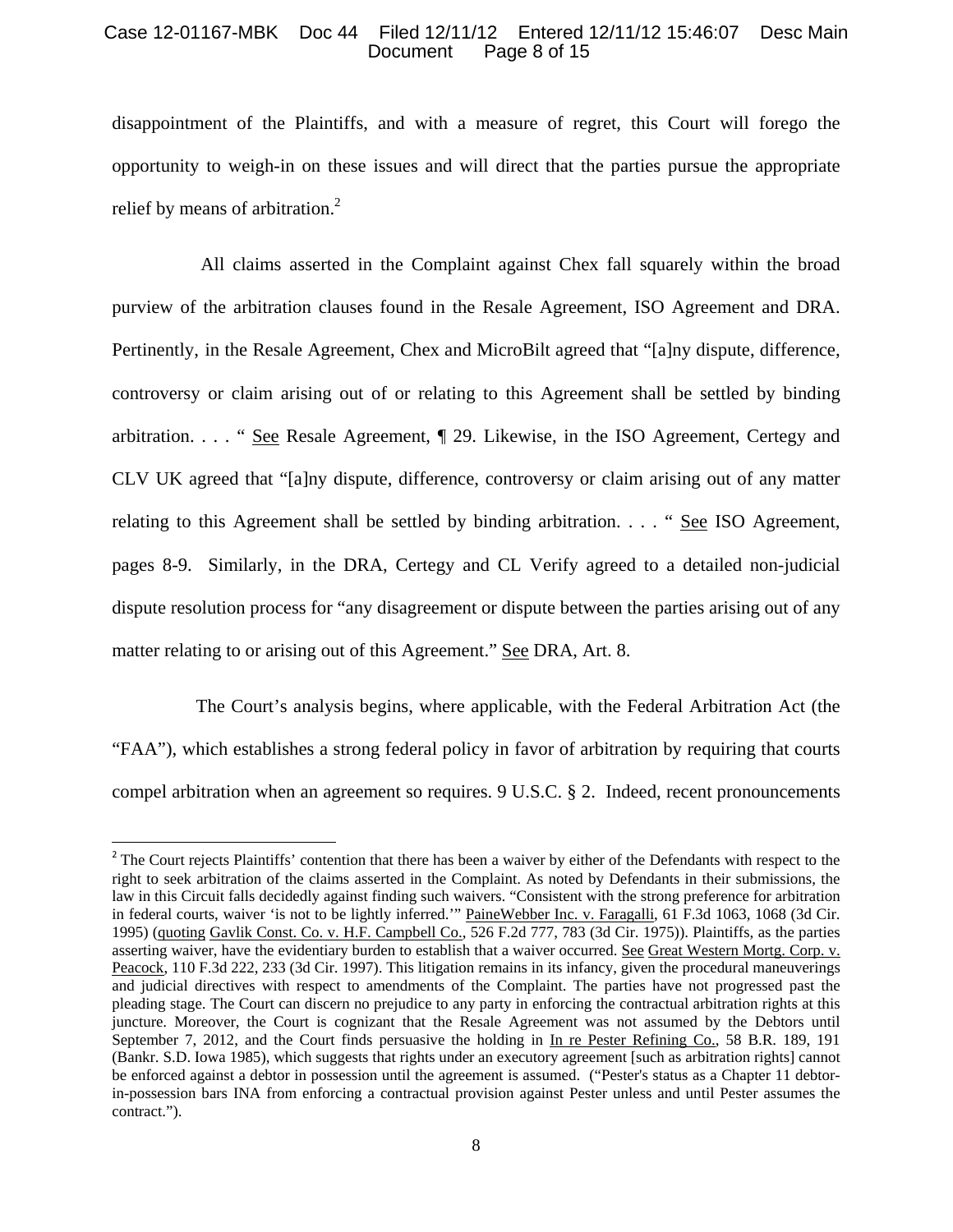#### Case 12-01167-MBK Doc 44 Filed 12/11/12 Entered 12/11/12 15:46:07 Desc Main Page 9 of 15

by the U.S. Supreme Court serve to emphasize the respect our court should accord arbitration alternatives. See, e.g., Nitro-Lift Techs., L.L.C. v. Howard, 2012 U.S. LEXIS 8897, \*7 (U.S. Nov. 26, 2012) ("Our cases hold that the FAA forecloses precisely this type of 'judicial hostility towards arbitration."); AT&T Mobility, 123 S. Ct. 1740 (2002) (citing Moses H.Cone Mem'l Hosp. v. Mercury Constr. Corp., 460 U.S. 1, 24 (1983)). Likewise, controlling decisions within the Third Circuit echo the deference directed to valid contractual arbitration provisions. See, e.g., Harris v. Green Tree Financial Corp., 183 F.3d 173, 178-79 (3d Cir. 1999) ("If . . . a court deems a controverted arbitration clause a valid and enforceable agreement, it must refer questions regarding the enforceability of the terms of the underlying contract to an arbitrator."); Great Western Mortgage Corp. v. Peacock, 110 F.3d 222, 228 (3d Cir. 1997), cert. denied, 522 U.S. 915 (1997) ("In conducting this inquiry the district court decides only whether there was an agreement to arbitrate, and if so, whether the agreement is valid.").

As noted by Defendants, the FAA applies to enforce written arbitration agreements in contracts "evidencing a transaction involving commerce." 9 U.S.C. § 2. In this regard, "commerce" is defined by the FAA to mean "commerce among the several States or with foreign nations……," 9 U.S.C. § 1. As to the dispute with FIS/Chex, clearly the FAA is applicable. Plaintiffs' pleadings make clear that the underlying transactions occurred between parties of different states: Chex is incorporated in and operates out of Minnesota; MicroBilt is a Delaware corporation with its principal place of business in New Jersey; CL Verify is a Florida LLC with its principal place of business in New Jersey. While there remains a question for the Court as to the applicability of the FAA with respect to transactions relative to the ISO Agreement and DRA, the policies underlying the FAA support application of the same analytical approach: (1) whether a valid agreement to arbitrate exists, and (2) whether the specific dispute falls within the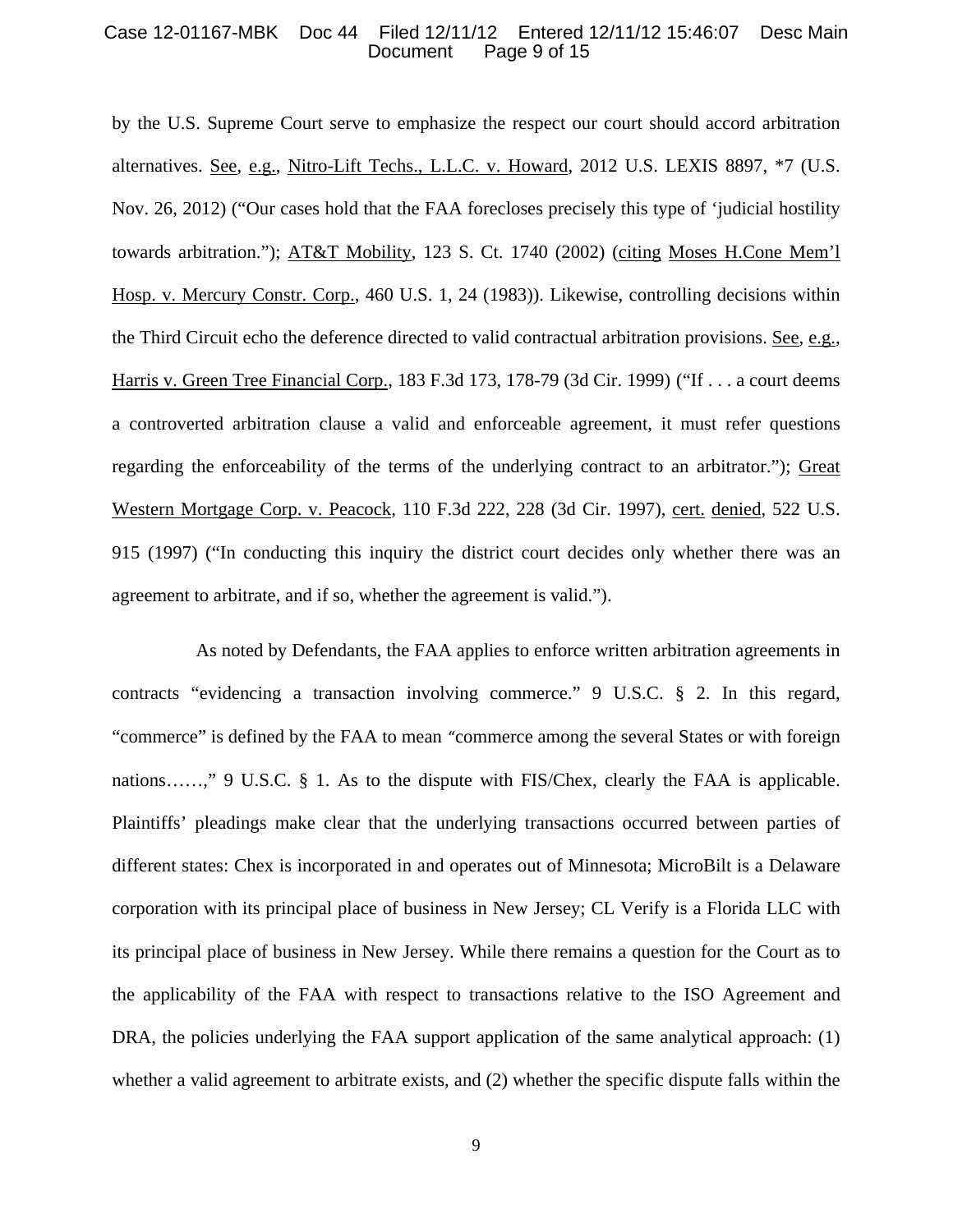## Case 12-01167-MBK Doc 44 Filed 12/11/12 Entered 12/11/12 15:46:07 Desc Main Page 10 of 15

substantive scope of that agreement. See Mitsubishi Motors Corp. v. Soler Chrysler-Plymouth, Inc., 473 U.S. 614, 626-28 (1985); Pritzker v. Merrill Lynch, Pierce, Fenner & Smith, 7 F.3d 1110, 1114 (3d Cir. 1993). If this Court concludes that there is a valid agreement to arbitrate and the matter falls within the scope of the arbitration clause, it must refer the case to arbitration without reviewing the merits. See Paine Webber, Inc. v. Hartmann, 921 F.2d 507, 511 (3rd Cir. 1990).

Once it is established that a valid arbitration clause exists, the burden of establishing that the claims are unsuitable for arbitration rests on the Plaintiffs as the party opposing arbitration. See Green Tree Financial Corp.–Alabama v. Randolph, 531 U.S. 79, 91 (2000). Plaintiffs do not contest the existence or validity of the referenced arbitration provisions. Rather, Plaintiffs argue that the claims set forth in the Complaint neither arise out of nor relate to the contractual agreements. This Court disagrees and determines that Plaintiffs have not satisfied their burden to establish that the disputes fall outside the scope of the arbitration provisions. In this case, the Resale Agreement requires all claims **arising out of or relating to** the Resale Agreement to be arbitrated. See Resale Agreement, ¶ 29 (emphasis added). Likewise, in the ISO Agreement, Certegy and CLV UK agreed that "[a]ny dispute, difference, controversy or claim **arising out of any matter relating** to this Agreement shall be settled by binding arbitration. . . ." See ISO Agreement, pp. 8-9 (emphasis added). Similarly, in the DRA, Certegy and CL Verify consented to an alternative dispute resolution mechanism for "any disagreement or dispute between the parties **arising out of any matter relating to or arising out of this** Agreement." See DRA, Art. 8 (emphasis added).

The task facing this Court is to review the averments in the Complaint to discern whether the disputes arise out or relate to the referenced contractual agreements. In this regard,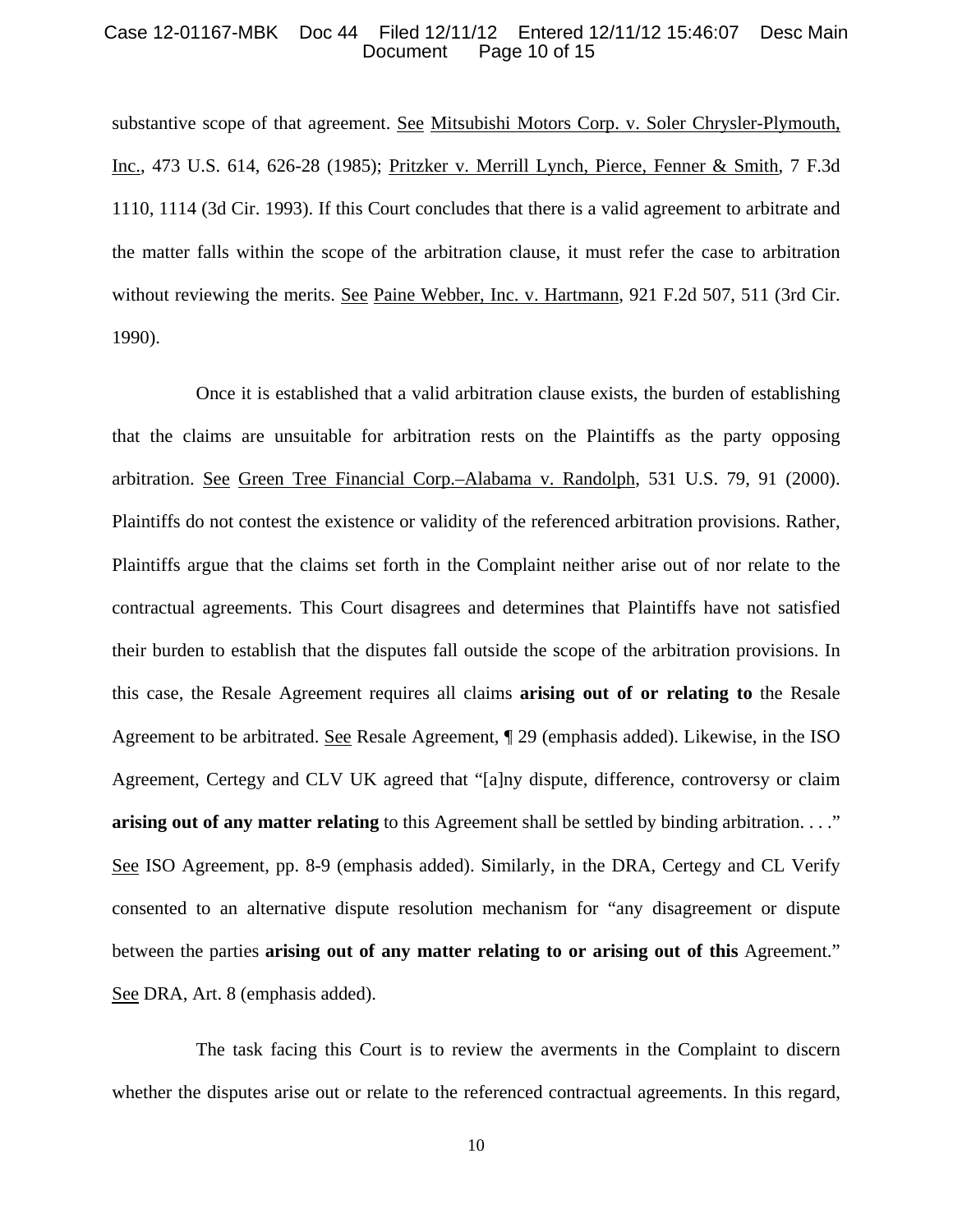### Case 12-01167-MBK Doc 44 Filed 12/11/12 Entered 12/11/12 15:46:07 Desc Main Page 11 of 15

"the court must consider the question in light of the allegations of the complaint, not the legal theories espoused." Kittay v. Landegger (In re Hagerstown Fiber Ltd. P'ship), 277 B.R. 181, 198 (Bankr. S.D.N.Y. 2002) (citing Collins & Aikman Prods. Co. v. Building Sys., Inc., 58 F.3d 16,20-21 (2d Cir. 1995)). Additionally, the FAA "establishes that, as a matter of federal law, any doubts concerning the scope of arbitrable issues should be resolved in favor of arbitration . . . ." Moses H. Cone, 460 U.S. 1, 24-25 (1983); see also Stateside Machinery Co., Ltd. v. Alperin, 591 F.2d 234, 240 (3rd Cir. 1979) ("Doubtful issues regarding the applicability of an arbitration clause are to be decided in favor of arbitration"); Pfeiffer v. Dominion Management of Delaware t/a Cash Point (In re Pfeiffer), 2011 Bankr. LEXIS 3434, \*13 (Bankr. E.D. Pa. Sept. 8, 2011) ("Doubts as to the scope of an arbitration agreement should be resolved in favor of arbitration.") (citing Granite Rock Co. v. International Brotherhood of Teamsters, 130 S.Ct. 2847, 2857 (2010)).

The gravamen of the Plaintiffs' claims in Counts One and Two are bottomed on the contention that Defendants acted with the intent to deprive MicroBilt of the economic benefits under the Resale Agreement, ISO Agreement and DRA, as well as to coerce MicroBilt into submission with respect to the ongoing pricing dispute under the Resale Agreement. The Court acknowledges that not all tortious interference claims or similar causes of action necessarily "arise out of" or "relate to" the agreements; however, in this matter, Defendants are not seeking to gain a competitive advantage in the market or drive the Plaintiffs from the industry for economic gain. Rather, Plaintiffs contend that the Defendants' actions have been undertaken to financially squeeze the Debtors and impel acquiescence to a favorable pricing scheme under the Resale Agreement. As stated by Plaintiffs:

> FIS and Chex believed that, if Certegy did not provide any support under the ISO Agreement, MicroBilt would still be required to make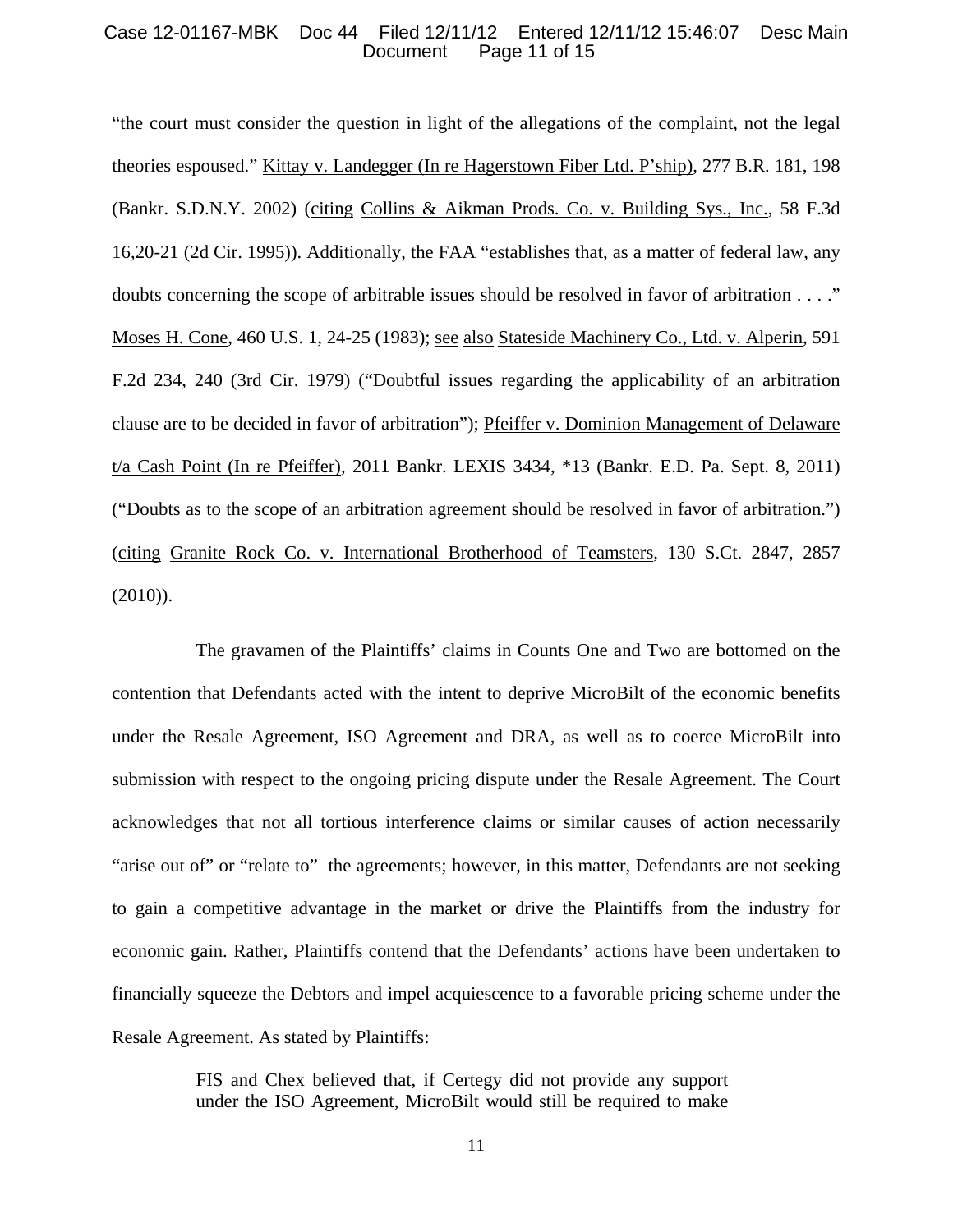# Case 12-01167-MBK Doc 44 Filed 12/11/12 Entered 12/11/12 15:46:07 Desc Main Page 12 of 15

significant monthly minimum payments to Certegy under the Data Reseller Agreement without being able to generate any revenues in return. FIS and Chex further believed that this would cause MicroBilt financial harm, and cause MicroBilt to renegotiate pricing under the Information Resale Agreement.

[Plaintiffs' Objection, p. 10]. It is clear that the claims are very much related to the various agreements and fall within the scope of the respective arbitration provisions.

With respect to Counts III and IV, these claims seek recoveries for alleged violations of the automatic stay. As such, the analyses differ as to whether such claims are arbitrable. The language of the various agreements do not give any indication, either way, that the parties intended to include claims under the Bankruptcy Code. However, the mere fact that claims may arise under the Bankruptcy Code does not preclude application of the arbitration mandate. Rather, as Chex notes in its submissions, the proper inquiry is whether arbitration of such claims will "interfere with or affect the distribution of the estate." MBNA Am. Bank, N.A. v. Hill, 436 F.3d 104, 109-110 (2d Cir. 2006) (citing Cibro Petroleum Prods., Inc. v. City of Albany (In re Winimo Realty Corp.), 270 B.R. 99 (S.D.N.Y. 2001)); In re Pfeiffer, 2011 Bankr. LEXIS 3434, \*15 (holding that fraudulent conveyance claim "is but a variant of the plaintiff's state court usury claim and falls within the scope of the parties' arbitration provisions).

The arbitration of Counts III and IV will not affect the administration of the Plaintiffs' bankruptcy estates. The disputed conduct did not allow Defendants either to acquire possession or control over Debtors' assets, or advance Defendants' interests over competing creditor constituencies.<sup>3</sup> Moreover, this Court recently confirmed the Debtors' Fourth Amended Plan of Reorganization, which provides for a 100% distribution to unsecured creditors, together with post-petition interest at the federal judgment rate. See Docket Nos. 567 and 708. The Plan

<sup>&</sup>lt;sup>3</sup> To be clear, the Court does not suggest that intentional post-petition conduct geared towards depriving a debtor of valuable contractual rights cannot constitute a willful violation of the automatic stay; quite the opposite.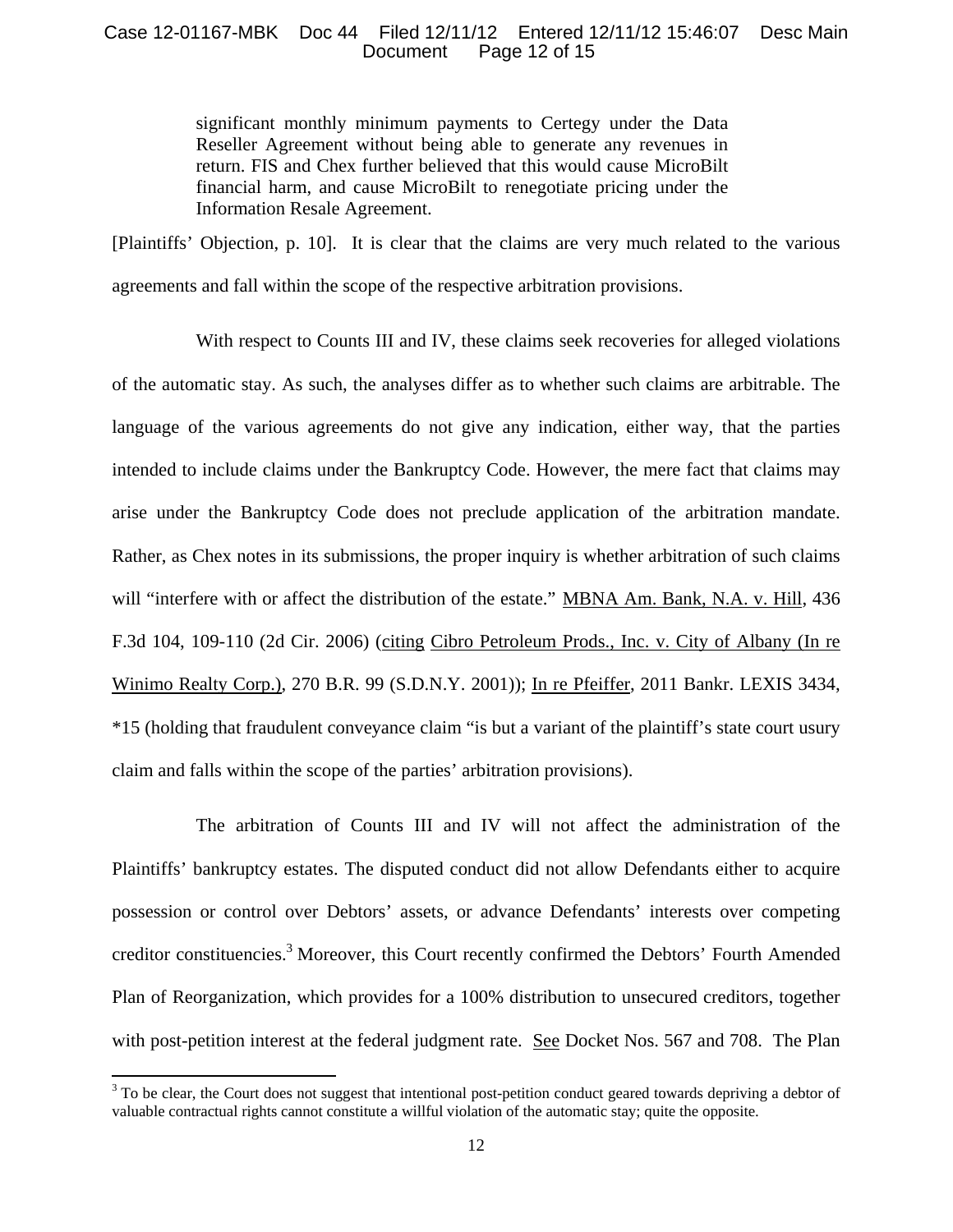# Case 12-01167-MBK Doc 44 Filed 12/11/12 Entered 12/11/12 15:46:07 Desc Main Page 13 of 15

further provides for the assumption of all pertinent executory agreements. There is nothing in the record before the Court which suggests or evidences that arbitration of the stay violation claims will impede the administration of the bankruptcy estates or affect creditor recoveries. This Court does not regard arbitration of the claims in the Complaint to be inconsistent with the goals and objectives underlying the Bankruptcy Code, the Court's authority with respect to its orders, or the centralization of disputes involving bankruptcy issues.

The stay violations asserted against Defendants arise allegedly from actions and conduct that may give rise to causes of action for tortious interference, as discussed above, as well as post-petition breaches of contract relative to the Resale Agreement, ISO Agreement and DRA. As such, the stay violations are "inextricably intertwined" with claims that this Court deems arbitrable and therefore should be pursued collectively in arbitration. As recently stated by Judge Bernstein in TexStyle, LLC v. Harry Group, Inc. (In re TexStyle, LLC), 2012 Bankr. LEXIS 1676, at \*27-28 (Bankr. S.D.N.Y. April 17, 2012):

> Finally, the stay violation claim is inextricably intertwined with the breach of contract claim under the Agreement, which is undeniably arbitrable. The Debtor alleges that "[t]he Defendant has willfully violated the automatic stay by attempting to maintain possession and control over the Debtor's Goods, which are property of the Debtor's estate." (Complaint at  $\P$  34, p. 8.) These appear to be the same charges that underlie the claim that the Defendant breached the Agreement by failing to ship the Products to the customers or deliver the Products to Global One in a timely manner. The disposition of the Products is governed by the Agreement and the extent of any violative conduct may coincide with any breach of contract by the Defendant. Put differently, if the Defendant shipped or did not ship or deliver Products in accordance with the Agreement, it is hard to see how it could be liable for a violation of the automatic stay.

Plaintiffs note in their submissions that even if the Court were to grant dismissal of certain counts by reason of the arbitration requirements, there remain other parties and residual claims which must be addressed by this Court as part of this pending action, including the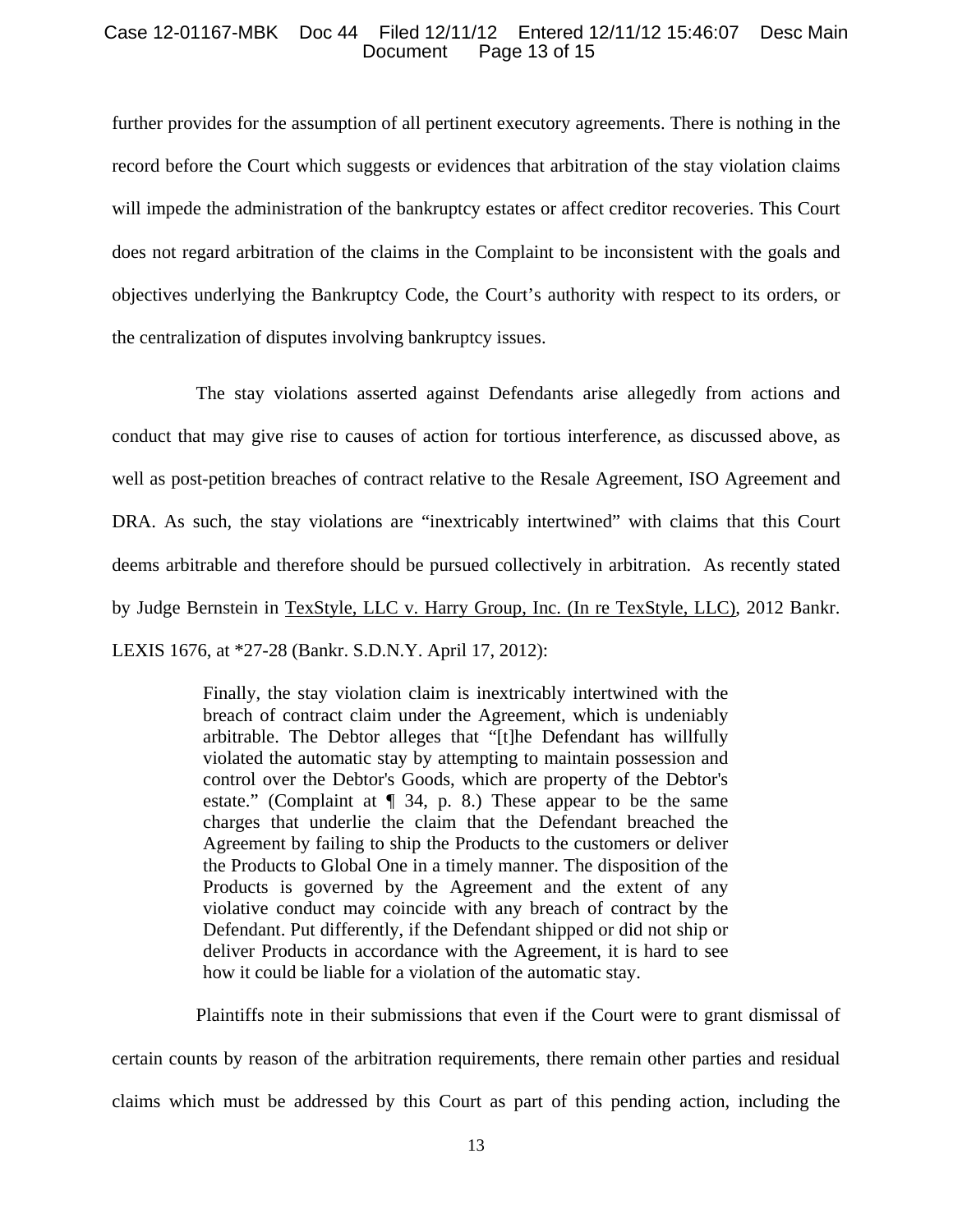## Case 12-01167-MBK Doc 44 Filed 12/11/12 Entered 12/11/12 15:46:07 Desc Main Page 14 of 15

Plaintiffs' identical claims against FIS and all of CL Verify's claims. Plaintiffs posit that the wholesale dismissal of the Complaint would be inappropriate. Given, however, that these claims are inextricably linked, both factually and by virtue of the legal contentions raised therein, with the claims to be arbitrated, this Court regards a continuation of this litigation to be an undue burden on judicial resources and opts to abstain *sua sponte* from hearing the remaining claims.

It is well-settled that a court may raise the issue of abstention *sua sponte*. In re Strano, 248 B.R. 493, 503 (Bankr. D. N.J. 2000). The decision whether to abstain falls within sound discretion of the court. In re Asousa P'ship, 264 B.R. 376, 391 (Bankr. E.D. Pa. 2001). Even where it has jurisdiction, a bankruptcy court is not compelled to hear a case; the court may, in its discretion, abstain from hearing the matter. In re  $P & G$  Realty Corp., 157 B.R. 239, 242 (Bankr. W.D. Pa. 1993).

Abstention in the bankruptcy court is governed by 28 U.S.C. § 1334(d) and 11 U.S.C. § 305(a), which confer discretion upon bankruptcy courts to dismiss or suspend an action should such decision better the interests of the parties. In re A & D Care, Inc., 90 B.R. 138, 141 (Bankr.W.D. Pa. 1988). To determine whether permissive abstention is appropriate, courts apply a variety of factors, including the following:

> (1) the court's duty to decide what is before it; (2) the effect on the efficient administration of the estate if the court abstains; (3) the possibility of inconsistent results stemming from the abstention; (4) the waste of judicial resources; (5) the presence of difficult or unsettled areas of state law more properly addressed in a state forum; (6) considerations of comity; (7) prejudice to any non-debtor party from proceeding in federal court; (8) the extent to which state law issues predominate over bankruptcy issues; (9) the presence of a related proceeding commenced in state court; (10) jurisdictional basis other than 28 U.S.C. § 1334; (11) how related the case is to the main bankruptcy case; (12) the substance of a "core" proceeding; (13) the feasibility of severing state law claims from the bankruptcy case; (14)